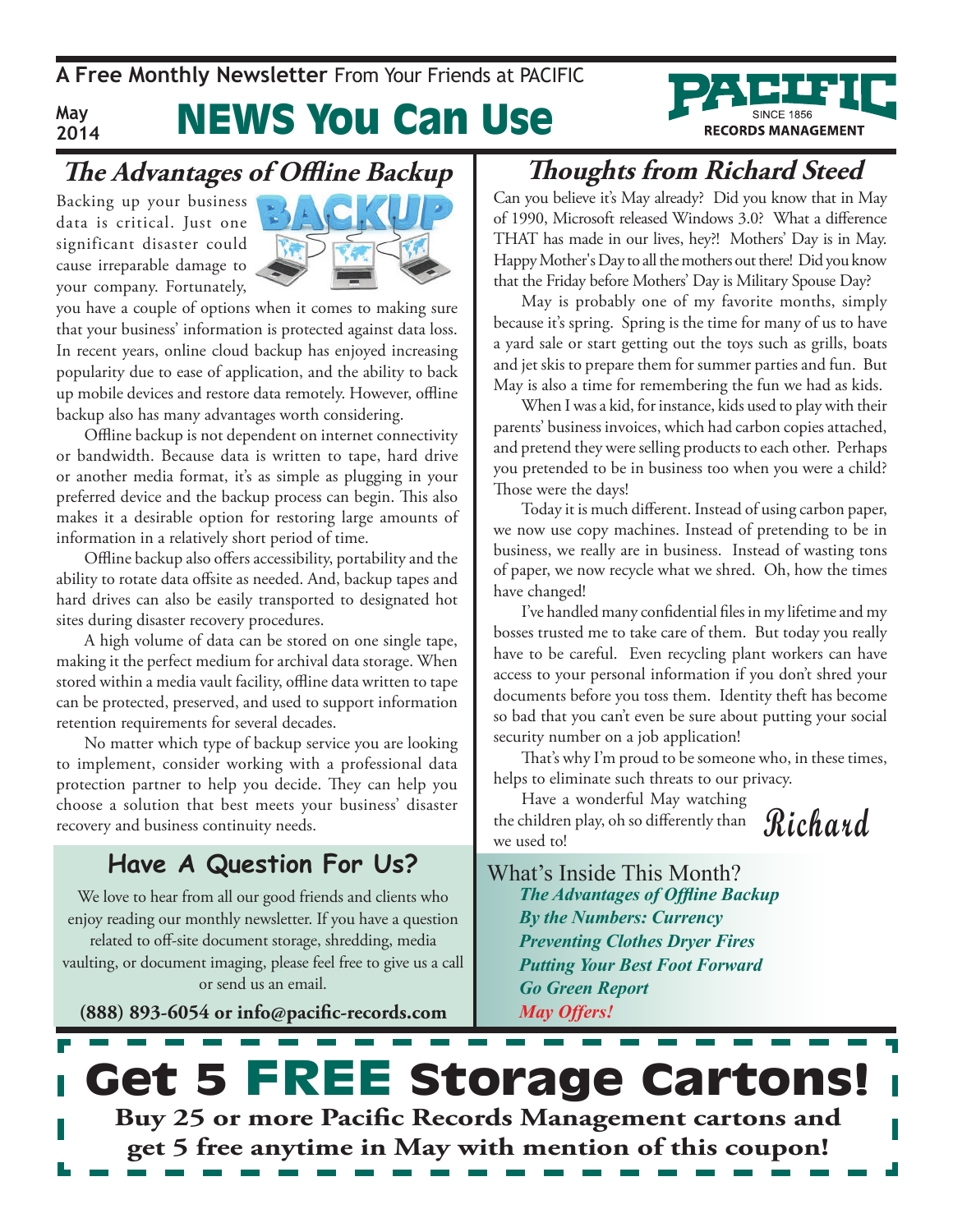### **Preventing Clothes Dryer Fires**

 Any appliance that generates heat can be a potential fire hazard. There are over 24,000 clothes dryer fires each year in the United States, according to The Consumer Products Safety Commission. Most of these fires cause c o n s i d e r a b l e p r o p e r t y damage.

The good news is that these types of fires are in many cases preventable. Lack of maintenance is the

leading cause of dryer fires. Lint is the material that is most often ignited in a dryer fire. The key is to provide for proper airflow, allowing the dryer to heat and dry efficiently, without causing excess lint buildup or reduced airflow.

There are some simple things you can do to help prevent a dryer fire. Never leave home or go to sleep when your dryer is running or leave a running dryer unattended. The lint screen should be cleaned after every load. Synthetic material, like rubber, foam, or plastic, should never be put into a dryer. Also, any material that has been in contact with flammable liquids should not be placed in a dryer, even after washing.

Periodically, your dryer should be moved forward in order to vacuum up any lint that has collected behind and underneath. When replacing your dryer, be sure to allow for adequate space behind the dryer so as not to crush or kink the vent duct or fittings.

Dryer fires can also be caused by failure of the mechanical or electrical parts of your dryer. If you notice that clothes are taking a long time to dry or are hotter than usual at the end of a cycle, you should get your dryer inspected.

In addition to being safer for you and your family, a properly working dryer can save you money. By retaining the ability to dry effectively at a lower temperature, your utility bills will be lower, your dryer will last longer, and your clothes will last longer and look better.

### **Bumper Sticker Humor**

- What if there were no hypothetical questions?
- No sense being pessimistic. It wouldn't work anyway.
- Nothing is foolproof to a talented fool.
- I intend to live forever. So far, so good.
- The only substitute for good manners is fast reflexes.

### **May Holidays and Events**

- 1 Executive Coaching Day
- 1 May Day
- 1 National Day of Prayer
- 3 World Press Freedom Day
- 4 International Respect for Chickens Day
- 4 Star Wars Day
- 4-10 Be Kind to Animals Week
- 4-10 National Anxiety and Depression Awareness Week
- 5 Cartoonists Day
- 5-11 Spring Astronomy Week
- 5-11 Update Your References Week
- 6 National Teacher Day
- 6 World Asthma Day
- 6-12 National Nurses Week
- 7 Great American Grump Out
- 7 National School Nurse Day
- 8 World Red Cross Red Crescent Day
- 10 International Migratory Bird Day
- 10 Spring Astronomy Day
- 10 World Fair Trade Day
- 10 World Lupus Day
- 11 Mother's Day
- 12 Limerick Day
- 12-18 Children's Book Week
- 14 Donate a Day's Wages to Charity Day
- 15 International Day of Families
- 16 International Virtual Assistants Day
- 16 National Bike to Work Day
- 17 Armed Forces Day
- 17-23 National Safe Boating Week
- 18 International Museum Day
- 18-24 International New Friends, Old Friends Week
- 18-24 World Trade Week
- 20 Weights and Measures Day
- 21 World Day for Cultural Diversity for Dialogue and Development
- 22 International Day for Biological Diversity
- 22 World Goth Day
- 23 International World Turtle Day
- 24 International Tiara Day
- 25 National Missing Children's Day
- 25 Towel Day
- 26 Memorial Day
- 26 World Lindy Hop Day
- 28 National Senior Health and Fitness Day
- 30 Hug Your Cat Day
- 31 What You Think Upon Grows Day

#### **May is also . . .**

International Mediterranean Diet Month International Victorious Woman Month

The material contained in this newsletter is for informational purposes only and is based upon sources believed to be reliable and authoritative; however, it has not been independently verified by us. This newsletter should not be construed as offering professional advice. For guidance on a specific matter, please consult a qualified professional.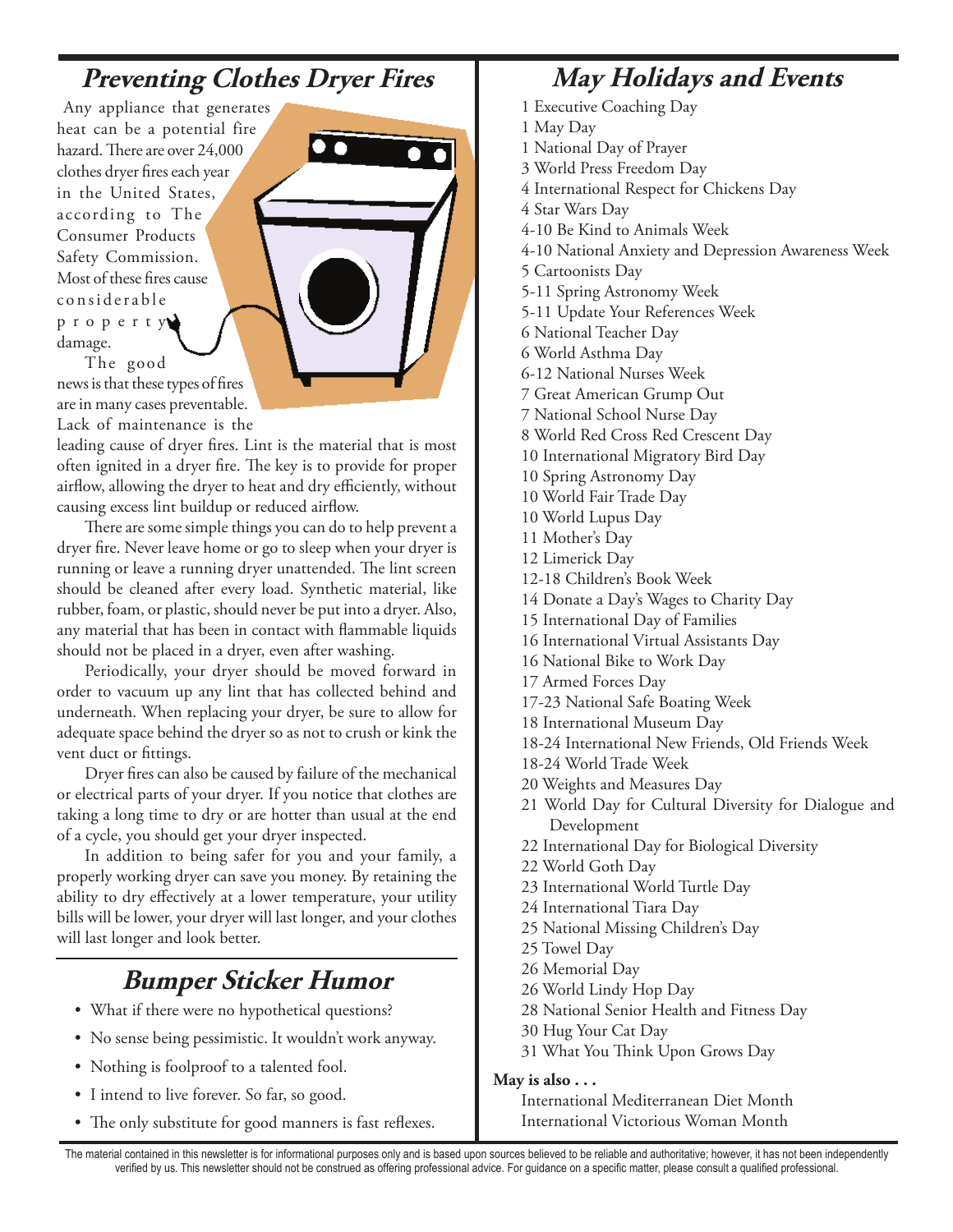## PacBlog

### **Preventing Business Fraud with a Professional Shredding Solution**

PacBlog is the monthly web log of Pacific Records Storage To read this month's installment, please click the title below.

> http://pacific-records.com/preventingbusiness-fraud-professional-shredding-solution

You may also access the PacBlog at the URL below. There you will find this month's installment along with archives of previous installments.

**http://pacific-records.com/category/pacnews**

### **By the Numbers: Currency**

- There are 119 grooves on the edge of a quarter.
- • One-dollar bills account for 48 percent of all the paper bills printed by the U.S. Bureau of Engraving and Printing.
- The most counterfeited denomination of money is the \$20 bill followed by the \$100. In foreign countries, the U.S. \$100 is most frequently counterfeited.
- Most of the circulating U.S. currency is actually overseas, with about 60 percent of bills and coins in circulation being held outside of the United States, a total of over \$370 billion.

### **Do You Want To Win A \$25 VISA Gift Card?**



Each month we'll give you a new challenge of some type. All those who reply with a

correct answer are eligible to win. At the end of the month we'll draw a lucky name.

Here is this month's challenge: Grass is. Lawn isn't. Message is. Letter isn't. Guessing is. Cheating isn't.

**Last Month's Answer to:** *What one thing is GUARANTEED to never break for as long as you keep it?*

**Last month's Winner: April Armendariz A Promise**

Email your answer to **info@pacific-records.com Dowling Aaron**

**May Service Awards** Celebrating Pacific Employee Anniversaries

> **14 years** Adam Ege

**11 years** Ray Medina

**11 Years** Rafael Tellez

**7 years** John "Reggie" Jackson

## **Quick Tips: Green Living**

Next time you update your bathroom, don't throw your old towels and rugs into the trash. Instead check with your local animal shelter. They will often take donations of small rugs, blankets, and towels for use in caring for their animals.



# 3 months FREE secure Destruction service

*Get 3 months of free Secure Destruction service when you sign up for a new Secure Destruction account with a one-year agreement. Just mention this coupon! Email info@pacific-records.com for more information.*